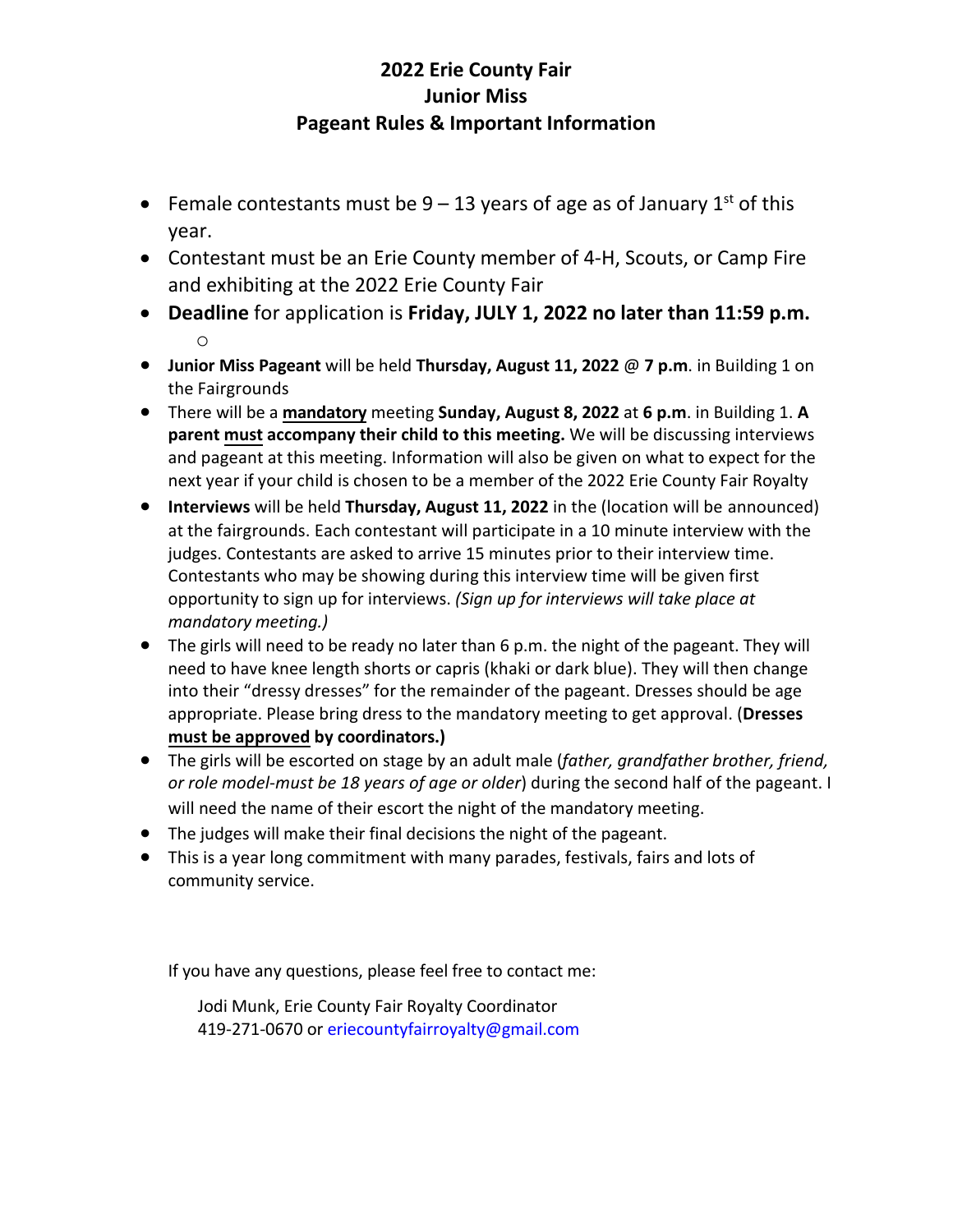## **IMPORTANT APPLICATION INFORMATION:**

- Make sure that your application is neat and your writing is legible. Remember if you are handwriting your answers you are to only use black or blue ink. No pencils. Answers may also be typed.
- Your name needs to be printed on the top of every page.
- You will need to include the following things with your application:
	- o Copy of your birth certificate
	- o Head shot wallet size photo (this will be used for your application, newspaper, and pageant program)
- Applications are due on or before Friday, July 1st by 11:59 p.m.
- **Applications are to be mailed or e-mailed (preferred) to Jodi Munk, Royalty Coordinator:**

**eriecountyfairroyaůty@gmail.com Jodi Munk**

**4216 Miller Road Sandusky, OH 44870**

- **Applications may also be dropped off to my back porch. I have a basket with a lid that sits on one of my chairs that will be labeled "Royalty Applications".**
- **You will have until 11:59 p.m. on July 1st to turn your application in.**
- If you have any questions, please feel free to call or text me at 419-271-0670.

**Ύ***Recommend you make a copy of your application for you to review prior to interviews and pageant.*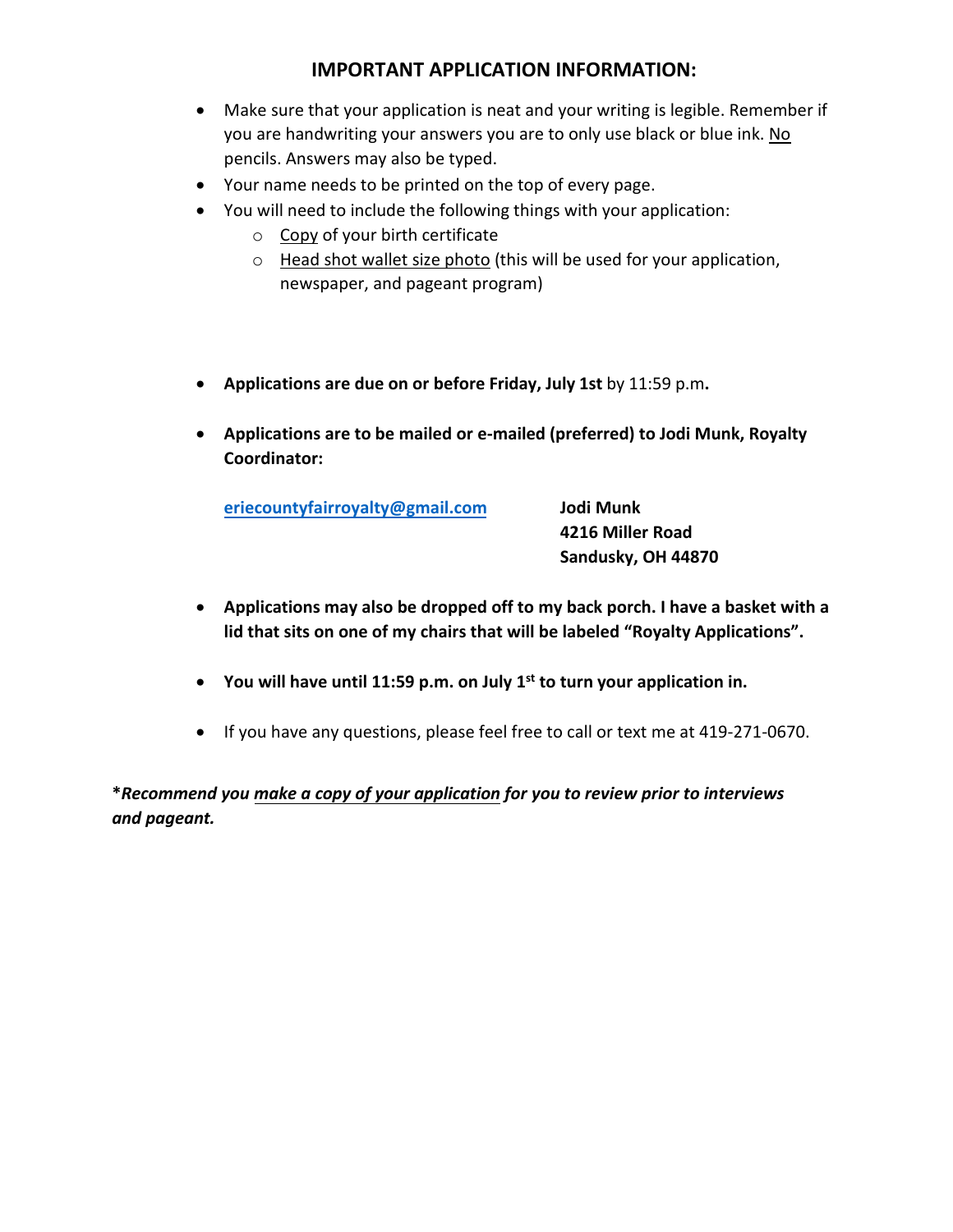



| Name                      | Birth date | Current Age ______ |
|---------------------------|------------|--------------------|
| Address                   | City       | Zip                |
| Grade this fall<br>School |            |                    |

| Parent/Guardian Name(s) |        |
|-------------------------|--------|
| Mother/Guardian phone   | E-mail |
| Father/Guardian phone   | E-mail |

**Name of Organization/Club** that you are representing including name and phone number of Advisor and/or Scout Leader to verify participation in 4-H, FFA, Scouts, or Campfire.

| Organization/Club   |       |            |       |
|---------------------|-------|------------|-------|
| Advisor/Leader Name | Phone | Member for | vears |
| Organization/Club   |       |            |       |
| Advisor/Leader Name | Phone | Member for | vears |

\_\_\_\_\_\_\_\_\_\_\_\_\_\_\_\_\_\_\_\_\_\_\_\_\_\_\_\_\_\_\_\_\_\_\_\_\_\_\_\_\_\_\_\_\_\_\_\_\_\_\_\_\_\_\_\_\_\_\_\_\_\_\_\_\_\_\_\_\_\_\_\_\_\_\_\_\_

\_\_\_\_\_\_\_\_\_\_\_\_\_\_\_\_\_\_\_\_\_\_\_\_\_\_\_\_\_\_\_\_\_\_\_\_\_\_\_\_\_\_\_\_\_\_\_\_\_\_\_\_\_\_\_\_\_\_\_\_\_\_\_\_\_\_\_\_\_\_\_\_\_\_\_\_\_

Club Officer and/or Committee that you are responsible for (if applicable) this year: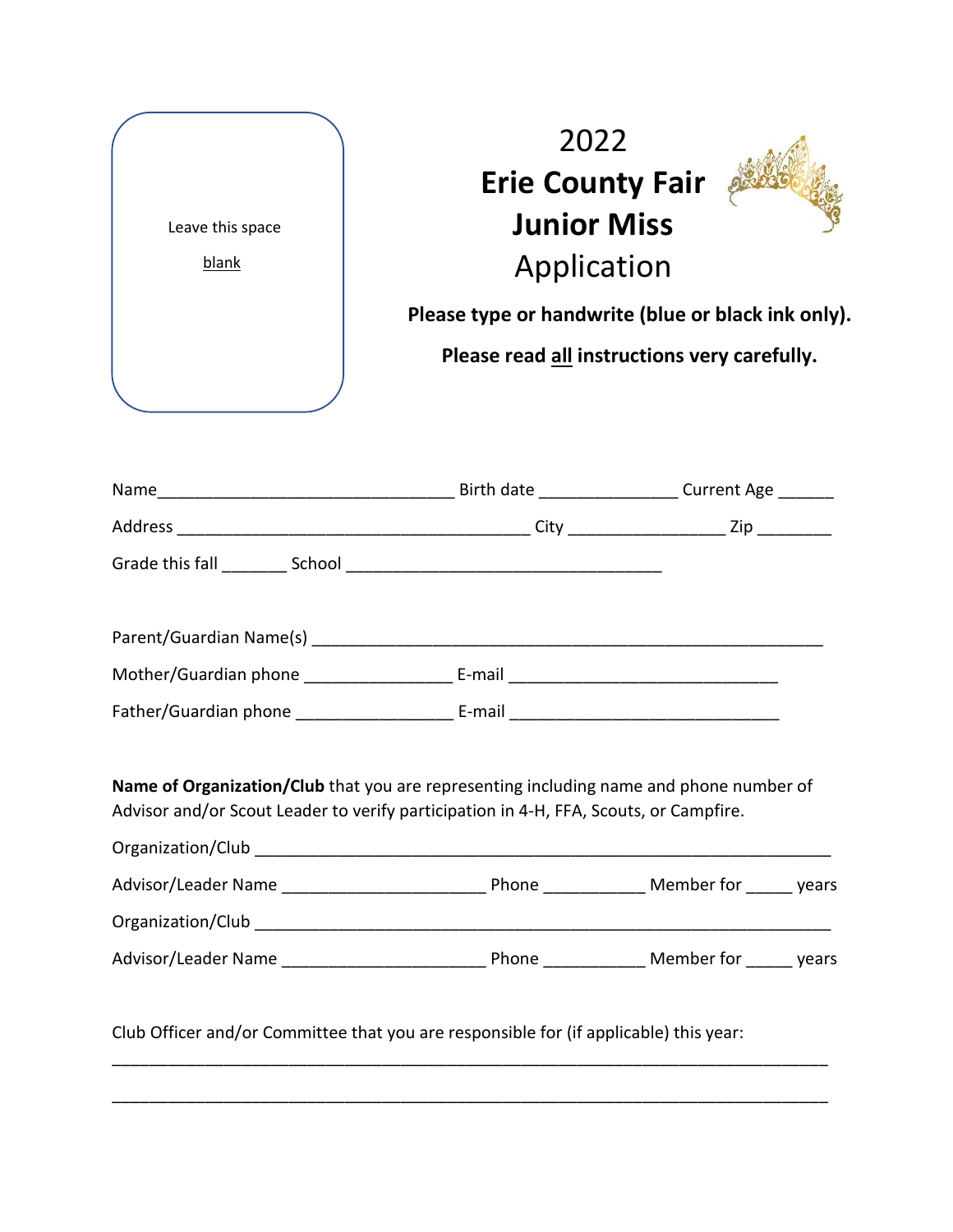Print Name: \_\_\_\_\_\_\_\_\_\_\_\_\_\_\_\_\_\_\_\_\_\_\_\_\_\_\_\_\_

*Answer the following questions (you may use additional page if needed):*  Projects that you will be taking this year for the 2022 Erie County Fair:

Projects that you have taken in past years:

Honors, awards that you have received in 4H, FFA, Scouts, and/or Campfire:

Have you participated in judgings, contests, camps, workshops or shows at the county or state level for the above organization(s) and describe: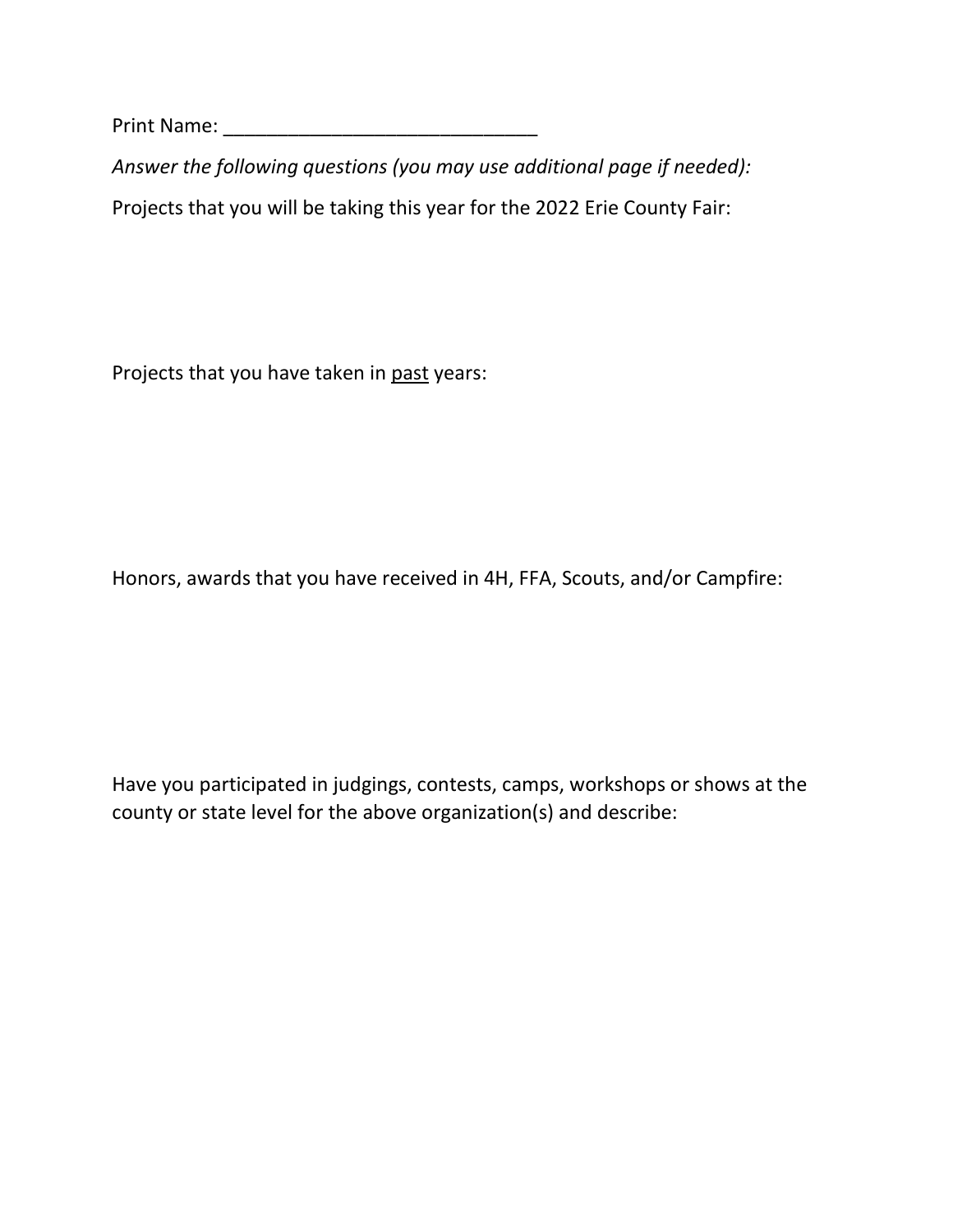Print Name: \_\_\_\_\_\_\_\_\_\_\_\_\_\_\_\_\_\_\_\_\_\_\_\_\_\_\_

T-shirt size \_\_\_\_\_\_\_ (Youth or Adult) *Each contestant will receive a T-shirt for the pageant introductions.*

*On the remaining pages, please answer the following questions. You may handwrite your answers (blue or black ink only; must be legible) or can be typed on separate sheets of paper. Be honest and thorough. The remaining sections needs to be completed by the applicant.*

List School activities, organizations, honors/awards:

List Community involvement:

List Community Service (particularly projects that you have organized and carried out) and briefly describe:

List your Hobbies/Favorite Activities: